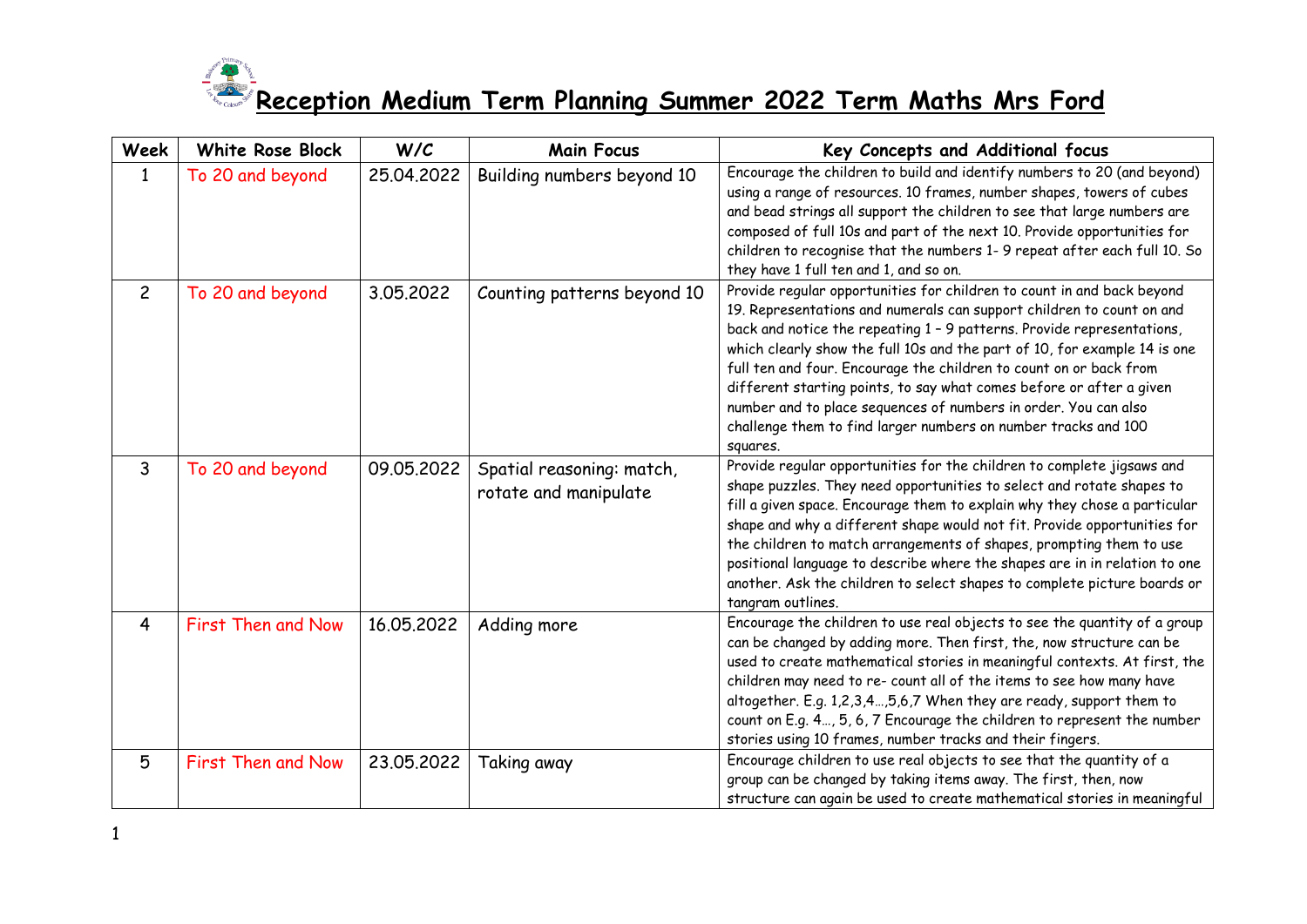

|                |                    |            |                                             | contexts. Encourage the children to count out all of the items at the<br>start, take away the required amount practically, and then subitise or<br>recount to see how many are left. Continue to encourage the children to<br>represent the number stories using 10 frames, number tracks and their<br>fingers.<br>Children understand that shapes can be combined and separated to make                                                                                                                                                                               |
|----------------|--------------------|------------|---------------------------------------------|------------------------------------------------------------------------------------------------------------------------------------------------------------------------------------------------------------------------------------------------------------------------------------------------------------------------------------------------------------------------------------------------------------------------------------------------------------------------------------------------------------------------------------------------------------------------|
| 6              | First Then and Now | 6.06.2022  | Spatial reasoning: Compose<br>and Decompose | new shapes. Provide opportunities for the children to fit shapes<br>together and break shapes apart and to notice the new shapes they have<br>created. Investigate how many different ways a given shape can be built<br>using smaller shapes.                                                                                                                                                                                                                                                                                                                         |
| $\overline{7}$ | Find My Pattern    | 13.06.2022 | Doubling                                    | The children will learn that double means "twice as many". They should<br>be given opportunities to build doubles using real objects and<br>mathematical equipment. Building number using pair - wise patterns on 10<br>frames helps the children to see the doubles. Mirrors and barrier games<br>are fun way for children to see doubles as they build and to explore<br>early symmetry. Encourage children to say the doubles as they build<br>them, e.g. double 2 is 4. Provide examples of doubles and non - doubles<br>for the children to sort and explain why. |
| 8              | Find my Pattern    | 20.06.2022 | Sharing and grouping                        | During snack time or group activities, encourage them to check that<br>items are shared equally and that everyone has the same. The children<br>should also be given opportunities to recognise and make equal groups.<br>For example, can you put 3 crackers on each plate or plant 2 flowers into<br>each pot. What groups do they notice on a bead string? The children will<br>notice that sometimes there are items left over when they share or<br>group. Encourage them to come up with their own suggestions for how to<br>resolve this.                       |
| 9              | Find My Pattern    | 27.06.2022 | Even and Odd                                | The children begin to understand that some quantities will share equally<br>into 2 groups and some won't. they may also notice that some quantities<br>can be grouped into pairs and some will have one left over. Provide<br>opportunities for them to explore these ideas in different contexts as<br>they play and talk about what they notice. Encourage the children to<br>notice the odd and even structure on the number shapes and by building<br>pair - wise patterns on the 10 frames.                                                                       |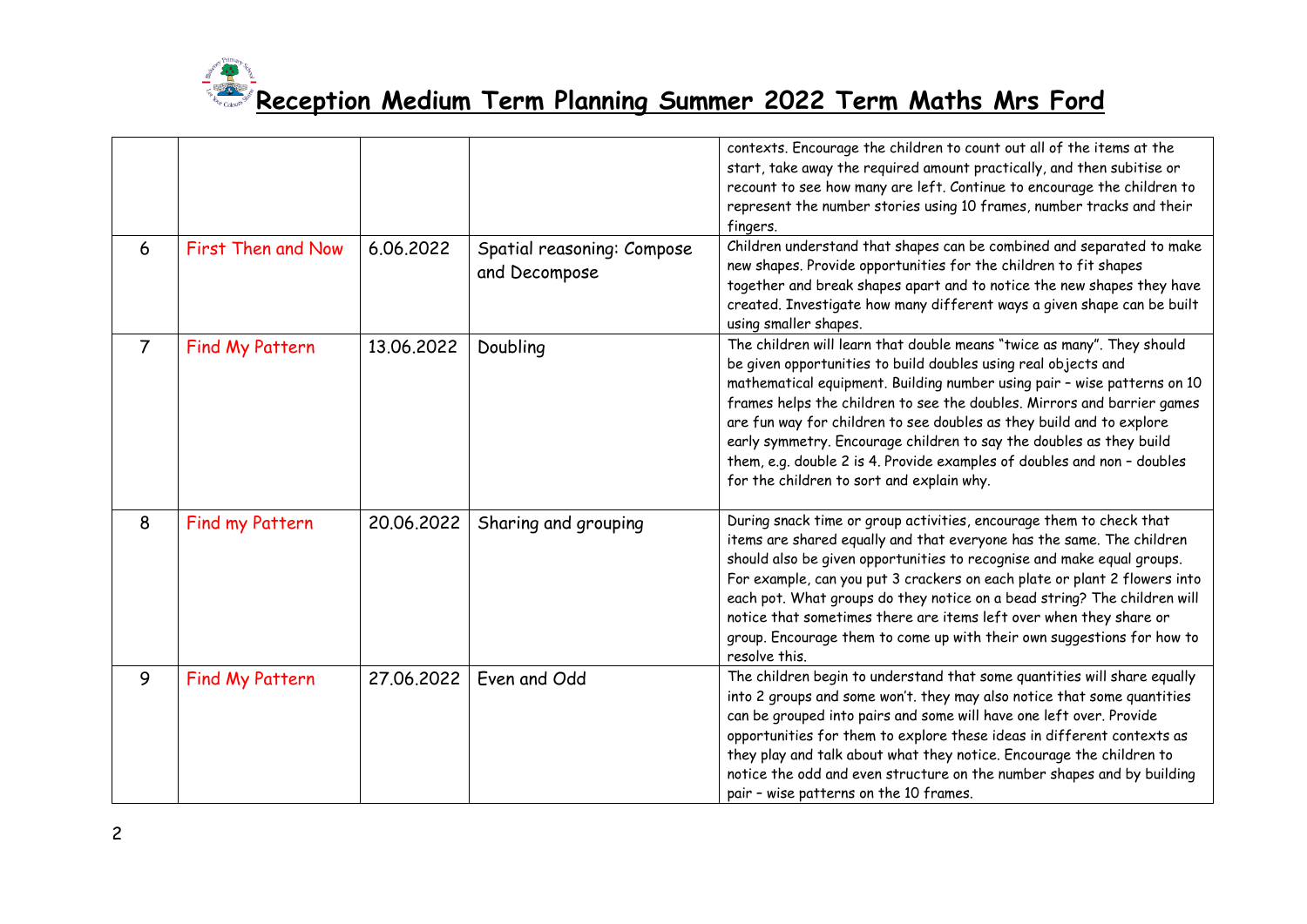

| 10 | On the Move | 04.07.2022 | Deepening Understanding    | Children ned time and opportunities to engage extended problem solving<br>and developing their critical thinking skills. These problems can be linked<br>to familiar stories or come from the children's suggestions or real<br>problems that arise as they play. Encourage the children to discuss<br>different possible starting points. Children might need support to carry<br>out their plans and to make adaptions as they go along. Afterwards,<br>encourage the children to review and discuss their strategies. Which<br>were the most successful, which didn't work and why? |
|----|-------------|------------|----------------------------|----------------------------------------------------------------------------------------------------------------------------------------------------------------------------------------------------------------------------------------------------------------------------------------------------------------------------------------------------------------------------------------------------------------------------------------------------------------------------------------------------------------------------------------------------------------------------------------|
| 11 | On the Move | 11,07,2022 | Patterns and Relationships | Children should be given opportunities to explore and investigate<br>relationships between numbers and shapes. Classroom resources based<br>around a standard unit such as Cuisenaire rods, pattern blocks and unit<br>construction blocks are good for exploring these relationships. Children<br>should also continue to copy, continue and create a widening range of<br>repeating patterns and symmetrical constructions. Draw children's<br>attention to patterns in stories from a range of cultures.                                                                            |
| 12 | On the Move | 18.07.2022 | <b>Spatial Reasoning</b>   | The children understand that we can make maps and plans to represent<br>places and use these to see where things are in relation to other things.<br>Provide a range of maps and plans for the children to look at and discuss.<br>What can they see on the map? Where would we put the carpet area on a<br>map of our classroom? Provide opportunities for them to create their<br>own maps.                                                                                                                                                                                          |

#### **Summer 1st half**

| Week       | Early        | Possible Inputs                                                                  | <b>Continuous Provision</b>           |
|------------|--------------|----------------------------------------------------------------------------------|---------------------------------------|
|            | Learning     |                                                                                  |                                       |
|            | Goal         |                                                                                  |                                       |
| Week 1:    | Verbally     | Show the children 11 using the number shapes or 10 frame. What do the children   | Additional resources:                 |
| 25.04.2022 | count beyond | notice? Can they see which number is represented? Now build 12. What's the same? | Number blocks Series 3                |
| To 20 and  | -20          | What's different? Continue the pattern, ask the children to predict what numbers | One Moose 20 Mice - Stella Blackstone |
|            | recognising  | come next and how they could represent each number. What happens when they       | 1 is One - Tasha Tudor                |
| beyond     | pattern of   | get to 20 and beyond?                                                            | The Real Princess - Brenda Wiliams    |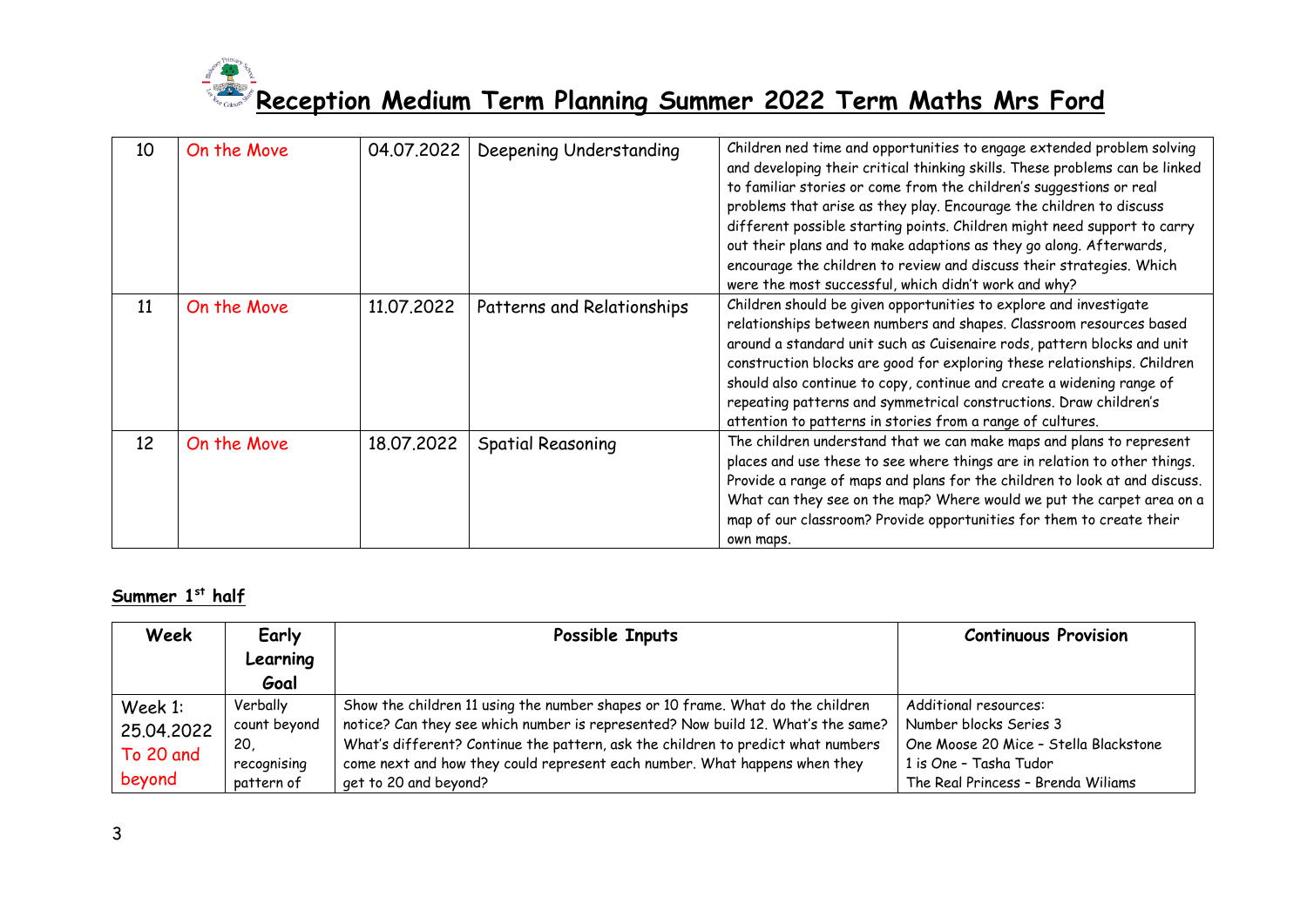

| <b>Building</b> | the counting | Using a set of cards showing pictorial representations and matching numerals. Give                                                                                                                                                                                                                                            | Jack the builder - Stuart Murphy                                                                                                                                                                                                                                                                                                                                       |
|-----------------|--------------|-------------------------------------------------------------------------------------------------------------------------------------------------------------------------------------------------------------------------------------------------------------------------------------------------------------------------------|------------------------------------------------------------------------------------------------------------------------------------------------------------------------------------------------------------------------------------------------------------------------------------------------------------------------------------------------------------------------|
|                 | system.      | one card to each child. Ask them to find their partner. Can they also arrange the                                                                                                                                                                                                                                             |                                                                                                                                                                                                                                                                                                                                                                        |
| <b>Numbers</b>  |              | cards in order?                                                                                                                                                                                                                                                                                                               |                                                                                                                                                                                                                                                                                                                                                                        |
| beyond 10       |              | Each child is going to get a card one with a number on and one with the pictorial<br>representation the children have to find the matching picture.<br>Each player starts with 2 empty 10 frames. They take turn to roll a dice and collect<br>the corresponding number of counters. They must roll the exact number to reach |                                                                                                                                                                                                                                                                                                                                                                        |
|                 |              | 20. The first player to reach 20 wins the game.                                                                                                                                                                                                                                                                               |                                                                                                                                                                                                                                                                                                                                                                        |
|                 |              | Read the book One Moose, 20 Mice and work together to count all the different                                                                                                                                                                                                                                                 | 3<br>4<br>Can you put the peg on the                                                                                                                                                                                                                                                                                                                                   |
|                 |              | aspects in the book.                                                                                                                                                                                                                                                                                                          | correct number? (ALL NUMBER CARDS<br>GO UP TO 20)                                                                                                                                                                                                                                                                                                                      |
|                 |              |                                                                                                                                                                                                                                                                                                                               | Snakes and Ladders 1 - 20 numicon                                                                                                                                                                                                                                                                                                                                      |
|                 |              |                                                                                                                                                                                                                                                                                                                               | 12<br>[ 3     4 <br>IJU.                                                                                                                                                                                                                                                                                                                                               |
|                 |              |                                                                                                                                                                                                                                                                                                                               | $\sqrt{3}$<br>$\overline{C} = \overline{C}$<br><u> 16</u><br>2C                                                                                                                                                                                                                                                                                                        |
|                 |              |                                                                                                                                                                                                                                                                                                                               |                                                                                                                                                                                                                                                                                                                                                                        |
|                 |              |                                                                                                                                                                                                                                                                                                                               | <b>EXAMPLE 1888</b><br><u>mal</u><br><b>EXAMPLE</b><br>Can you cut out<br>and stick the correct Numicon with the<br>teen number<br>Provide black outlines of a cityscape for<br>the children to fill using the number<br>shapes. Can they see which number has<br>filled each tower? Is there more than one<br>way to do this? Can they design their own<br>cityscape? |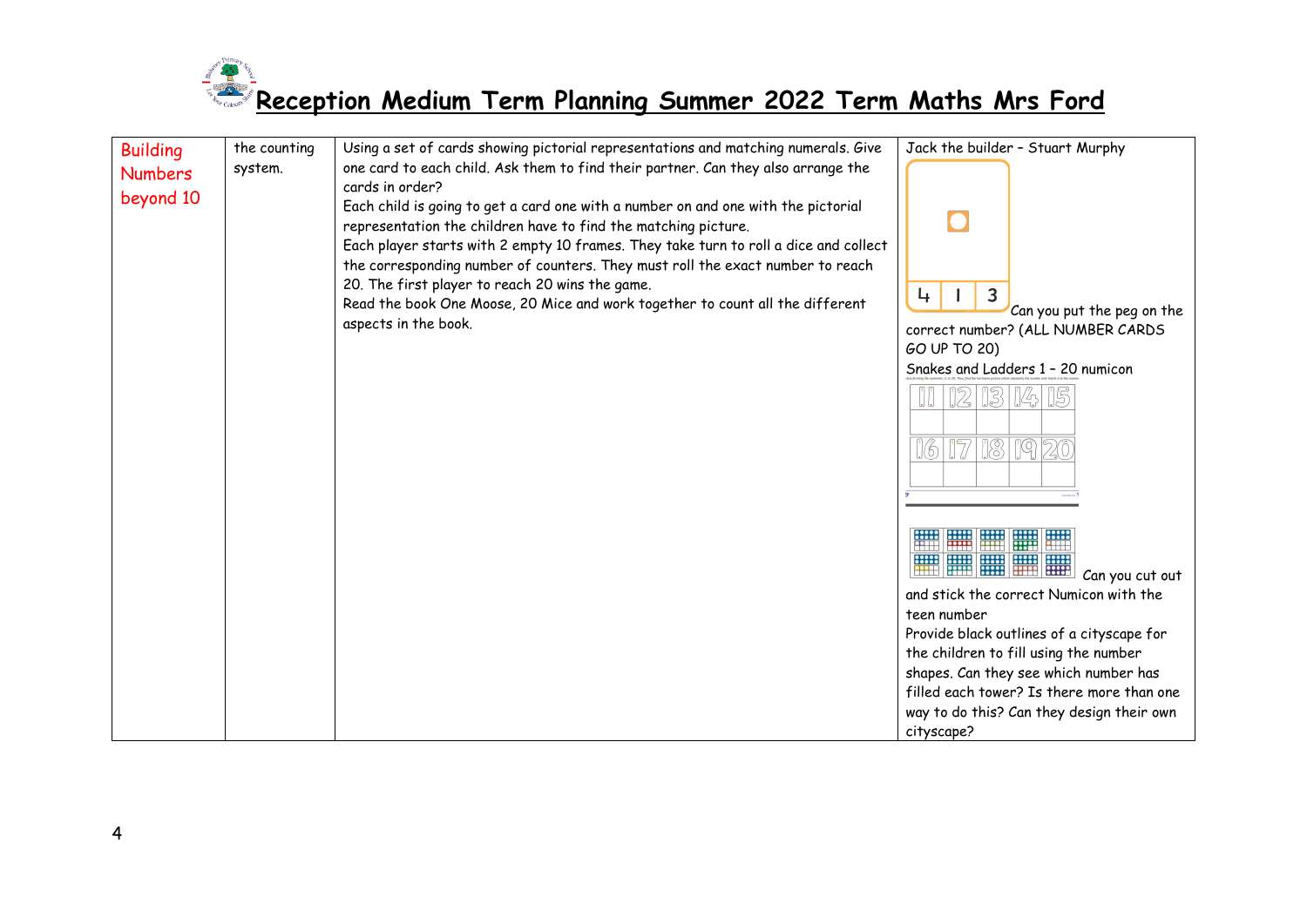

| Week 2<br>3.05.2022<br>To 20 and<br>beyond<br>Counting<br>Patterns<br>Beyond 10 | Verbally<br>count beyond<br>20,<br>recognising<br>pattern of<br>the counting<br>system. | I count You count: Begin by counting as you point to yourself. When you point to<br>the children they continue the count. This is a great way of creating a rhythmic<br>patterns can the children continue the count. For example I would say 4,5,6 and<br>the children would carry on 7,8,9 then I would say 10, 11, 12 and then the children<br>would carry on 13,14, 15 etc.<br>Show the children the Numicon pictorial cards for 1 - 15 explain that the kangaroo<br>has taken it away can you work out what the missing number is?<br>Provide a number track for each child. Children take turns to roll a dice if they roll<br>1 - 5, they collect the corresponding counters to fill their track. If they roll a 6<br>they miss a turn.<br>12<br>13<br>15<br>16<br>17<br>18<br>19<br>20<br>8<br>9<br>10<br>11<br>14<br>3<br>8<br>9<br>15<br>16<br>18<br>19<br>20<br>5<br>6<br>10<br>11<br>12<br>13<br>17<br>$\overline{4}$<br>14<br>Have sets of numerals from 11 to 20 and corresponding pictorial representations.<br>Ask the children to play the game of bingo with you.<br>Provide a set of containers in a range of different sizes and shapes. Ask the<br>children to predict how many cubes each container will hold. Fill the containers<br>using cubes and tip them out to find how many. Instead of counting in ones,<br>encourage the children to arrange the cubes into ten frames to see how many full<br>tens they have and how many ones. | Additional resources:<br>Numberblocks Series 3 Tween series<br>A dozen ducklings lost and found - Harriet<br>Ziefert<br>20 big trucks in the middle of the street -<br>Mark Lee<br>1 is a snail, 10 is a Crab - April Sayre and<br>Jeff Sayre<br>Peg and Cat - the Teens<br>Happy Birthday!<br>Z<br><b>2 PARTY HATS</b><br>Provide a set of<br>birthday cards for different ages up to<br>20. Ask the children to peg the cards onto<br>the washing line in ascending and<br>descending order. During the day keep<br>swapping them around. |
|---------------------------------------------------------------------------------|-----------------------------------------------------------------------------------------|------------------------------------------------------------------------------------------------------------------------------------------------------------------------------------------------------------------------------------------------------------------------------------------------------------------------------------------------------------------------------------------------------------------------------------------------------------------------------------------------------------------------------------------------------------------------------------------------------------------------------------------------------------------------------------------------------------------------------------------------------------------------------------------------------------------------------------------------------------------------------------------------------------------------------------------------------------------------------------------------------------------------------------------------------------------------------------------------------------------------------------------------------------------------------------------------------------------------------------------------------------------------------------------------------------------------------------------------------------------------------------------------------------------------------------------------------------------|---------------------------------------------------------------------------------------------------------------------------------------------------------------------------------------------------------------------------------------------------------------------------------------------------------------------------------------------------------------------------------------------------------------------------------------------------------------------------------------------------------------------------------------------|
| Week 3                                                                          | REC: Select,                                                                            | Show the children a set of shapes and ask them to find the shape which matches                                                                                                                                                                                                                                                                                                                                                                                                                                                                                                                                                                                                                                                                                                                                                                                                                                                                                                                                                                                                                                                                                                                                                                                                                                                                                                                                                                                   | Additional resources:                                                                                                                                                                                                                                                                                                                                                                                                                                                                                                                       |
| 09.05.2022<br>To 20 and<br>beyond                                               | rotate and<br>manipulate<br>shapes in<br>order to<br>develop                            | the one you hold up. Add challenged by making the shapes more similar and changing<br>the orientations.<br>Read the book Which One Doesn't Belong? Using the book as a prompt, ask the<br>children to explain which shape is different to all the rest. Can they find more than                                                                                                                                                                                                                                                                                                                                                                                                                                                                                                                                                                                                                                                                                                                                                                                                                                                                                                                                                                                                                                                                                                                                                                                  | Snail Trail: A Journey Through Modern<br>Art - Jo Saxton<br>Which one doesn't belong - Christopher<br>Danielson<br>Jigsaws and shape puzzles and tangrams                                                                                                                                                                                                                                                                                                                                                                                   |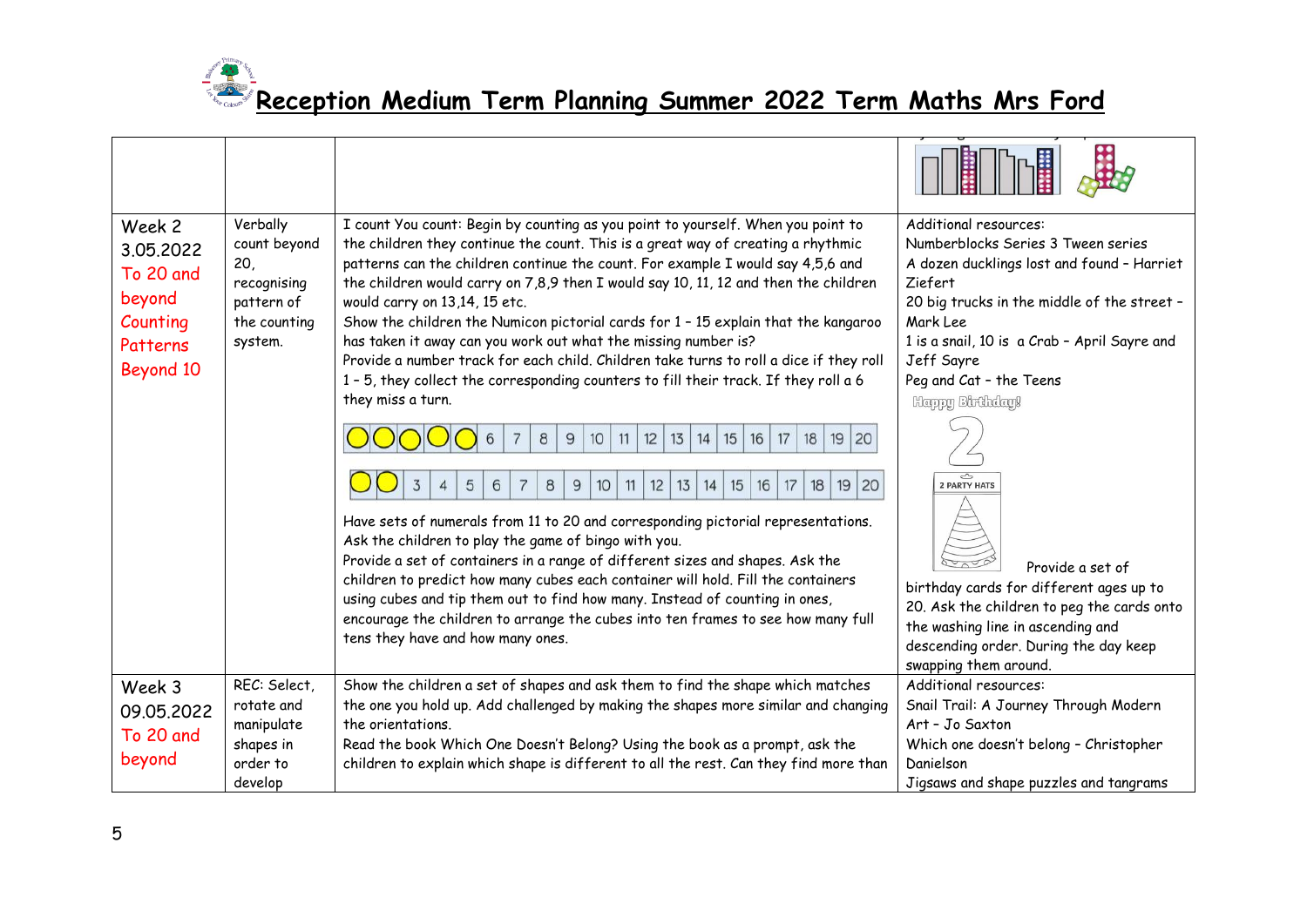

| <b>Spatial</b><br>Reasoning                                               | spatial<br>reasoning<br>skills.                                                                                                                                                                                                                                | one answer? Challenge them to find a reason why each of the images could be<br>different to the rest.<br>Make sure all the children have got the same amount of cubes and the same colour.<br>Model making a model the children have to copy the model that you have made.<br>Extend by giving them one more cube can they make the same mode.<br>Ask the children to match your arrangement to the different tangram pictures talk<br>about how you have to turn the different shapes around.<br>Make a simple shape arrangement. Ask the children to finding your matching model.<br>Make the models out of linking cubes.                                                                                                                                                                                                                                                                       | Pattern blocks and cusienaire rods<br>Geo boards<br>Numicon and base board overlays<br>2D Shape Cut and Stick Matching Activity                                                                                                                                 |
|---------------------------------------------------------------------------|----------------------------------------------------------------------------------------------------------------------------------------------------------------------------------------------------------------------------------------------------------------|----------------------------------------------------------------------------------------------------------------------------------------------------------------------------------------------------------------------------------------------------------------------------------------------------------------------------------------------------------------------------------------------------------------------------------------------------------------------------------------------------------------------------------------------------------------------------------------------------------------------------------------------------------------------------------------------------------------------------------------------------------------------------------------------------------------------------------------------------------------------------------------------------|-----------------------------------------------------------------------------------------------------------------------------------------------------------------------------------------------------------------------------------------------------------------|
| Week 4<br>16.05.2022<br><b>First Then</b><br><b>Now</b><br>Adding<br>More | Number ELG:<br>Have a deep<br>understanding<br>of number to<br>10, including<br>the<br>composition<br>of each<br>number.<br>Numerical<br>Patterns:<br>Compare<br>quantities up<br>to 10 in<br>different<br>contexts.<br>recognising<br>when one<br>quantity is | Show me 5 fingers/ Now sow me 2 more. How many fingers now? How do you know<br>there are 7? Did you count them all 1,2,3,4,5,6,7? Is there another way to count<br>them? We know we have 5 on this hand? Can we count on? 6,7?<br>Use first, then, now to tell simple maths stories to practise adding more in real life<br>contexts.<br>۰<br>First there were 2 people on the bus. Then 2 more people got on the bus. Now<br>there are 4 people on the bus.<br>Make links with familiar stories e.g. first there were 3 mice in the jar. Then the<br>snake added 2 more mice. How many mice are in the jar now?<br>Share the story of Mr Grumpy's Outing by John Burningham. Ask the children to<br>build a boat and to create their own first, then, now stories as different groups of<br>characters climb aboard. Encourage children to count how many altogether as more<br>children join in. | Additional resources:<br>Mouse count - Ellen Stoll Walsh<br>Mr Grumpy's Outing - John Burningham<br>Rosie's Zoo - Ailie Busby<br>One Ted falls out of bed - Julia Donaldson<br>Quack and count - Keith Baker<br>My Granny Went to Market - Stella<br>Blackstone |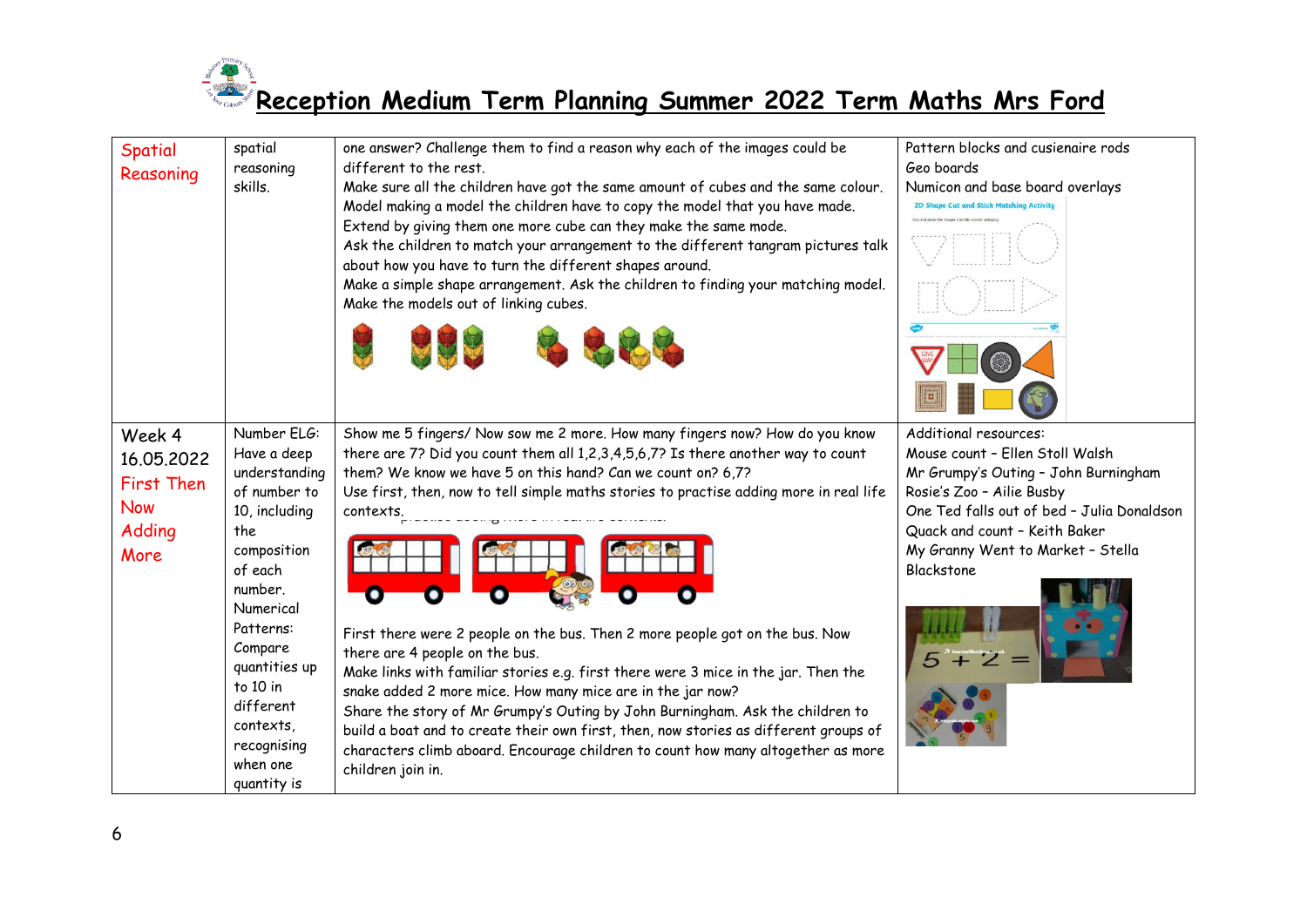

|                                                                           | greater then,<br>less than or<br>the same as<br>the other<br>quantity.                                                                                                                                                                                                                                                                   |                                                                                                                                                                                                                                                                                                                                                                                                                                                                                                                                                                                                                                                                                                                                                                                                                                                                                                                                                                                          |                                                                                                                                                                                                                                                                                                               |
|---------------------------------------------------------------------------|------------------------------------------------------------------------------------------------------------------------------------------------------------------------------------------------------------------------------------------------------------------------------------------------------------------------------------------|------------------------------------------------------------------------------------------------------------------------------------------------------------------------------------------------------------------------------------------------------------------------------------------------------------------------------------------------------------------------------------------------------------------------------------------------------------------------------------------------------------------------------------------------------------------------------------------------------------------------------------------------------------------------------------------------------------------------------------------------------------------------------------------------------------------------------------------------------------------------------------------------------------------------------------------------------------------------------------------|---------------------------------------------------------------------------------------------------------------------------------------------------------------------------------------------------------------------------------------------------------------------------------------------------------------|
| Week 5<br>23.05.2022<br><b>First Then</b><br><b>Now</b><br>Taking<br>Away | Number ELG:<br>Have a deep<br>understanding<br>of number to<br>10, including<br>the<br>composition<br>of each<br>number.<br>Numerical<br>Patterns:<br>Compare<br>quantities up<br>to 10 in<br>different<br>contexts.<br>recognising<br>when one<br>quantity is<br>greater then,<br>less than or<br>the same as<br>the other<br>quantity. | Ask the children to show you 5 fingers and then to show you 4. Prompt them to<br>notice that one less is the same as taking away one. Extend to taking away 2<br>fingers or 3 and noticing and how many are left each time/<br>Use first, then, now to tell simple maths stories to practise taking away in familiar<br>contexts.<br>First there were 5 people on the bus. Then 2 people got off the bus. Now there are<br>3 people on the bus.<br>Pass it on - Each child starts with 6 cubes. They roll a 1 - 3 dice and pass the<br>corresponding number of cubes to the person on their left. The winner is the first<br>person to give away all of their cubes. Encourage the children to count how many<br>they have left as they pass on their cubes<br>Race to Zero - Each child collects 20 items which can be arranged to fill two 10<br>frames. They take turns to roll a dice and remove the corresponding number of<br>items. They must reach exactly zero to win the game. | Additional resources:<br>Incey Wincey Spider game - Nrich<br>Tad - Benji Davis<br>Mouse Count - Ellen Stoll Walsh<br>The Shopping Basket - John Burningham<br>Monster Math - Anne Miranda<br>Elevator Magic - Stuart J Murphy<br><b>Subtraction Game</b><br>000<br><b>PLAY DOUGH SMASH</b><br>a 0 0 m<br>$8-$ |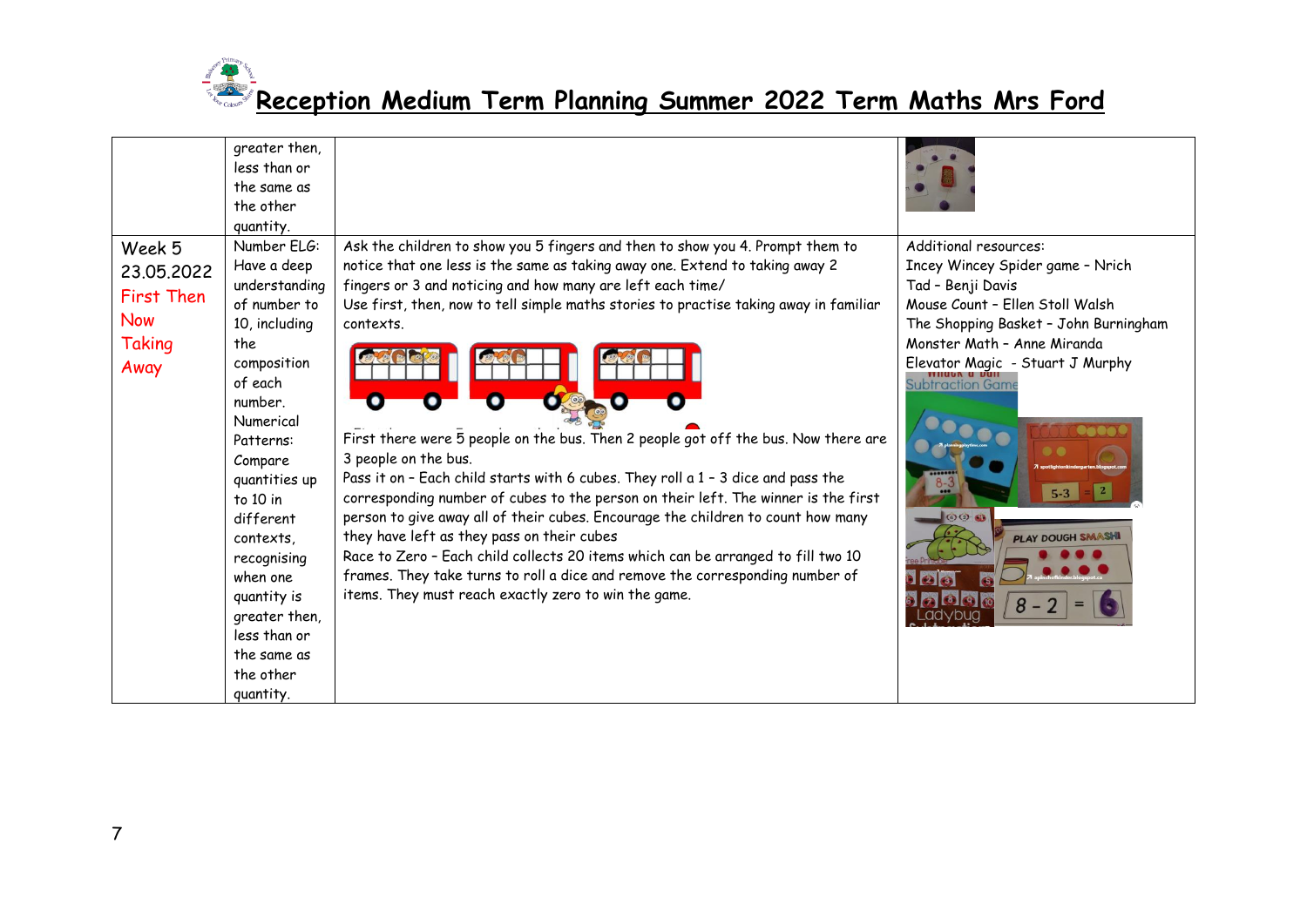

#### **Summer 2nd Half**

| Week                                                                     | <b>Early Learning Goal</b>                                                                       | Possible Inputs                                                                                                                                                                                                                                                                                                                                                                                                                                                                                                                                                                                                                                                                                                                                                                                                                                                                                                                                                                                 | <b>Continuous Provision</b>                                                                                                                                                                                                                                                                                                                                                                          |
|--------------------------------------------------------------------------|--------------------------------------------------------------------------------------------------|-------------------------------------------------------------------------------------------------------------------------------------------------------------------------------------------------------------------------------------------------------------------------------------------------------------------------------------------------------------------------------------------------------------------------------------------------------------------------------------------------------------------------------------------------------------------------------------------------------------------------------------------------------------------------------------------------------------------------------------------------------------------------------------------------------------------------------------------------------------------------------------------------------------------------------------------------------------------------------------------------|------------------------------------------------------------------------------------------------------------------------------------------------------------------------------------------------------------------------------------------------------------------------------------------------------------------------------------------------------------------------------------------------------|
| Week 1:<br>6.06.2022<br>First Then<br><b>Now</b><br>Spatial<br>Reasoning | REC: Select, rotate<br>and manipulate shapes<br>in order to develop<br>spatial reasoning skills. | Show the children 2 identical right angled triangles<br>which have been made by cutting a rectangle in half<br>diagonally. How many new shapes can they make by<br>fitting the triangles together? Can they make shapes<br>with 3 sides? With 4 sides? Can they make a rectangle<br>again? A tall thin triangle? A short fat triangle? What<br>if they had 4 right - angle triangles?<br>Using square tiles or pieces of card, how many<br>different squares and rectangles can they build? How<br>many times do they need for the smallest possible<br>rectangle? Can they build a long thin rectangle? A<br>short wide rectangle? How many tiles do they need to<br>build a large square? How do they know it is a square?<br>Grandpa's Quilt; Ask each of the children to design<br>one square using different shapes. Put all of the<br>individual squares together to make a new quilt for<br>Grandpa. Can we arrange the squares to make a long<br>thin rectangle, a short fat rectangle? | Additional resources:<br>Grandpa's Quilt - Betsy Franco<br>Jack and the Flumflum Tree - Julia Donaldson<br>Pezzettino - Neo Lionni<br>Tangrams<br>Pattern blocks and Cuisenaire rods<br>Provide each child with a Numicon board - children roll a<br>dice and select corresponding number shape which they<br>place in their square. The winner is the first player to fill<br>their square exactly. |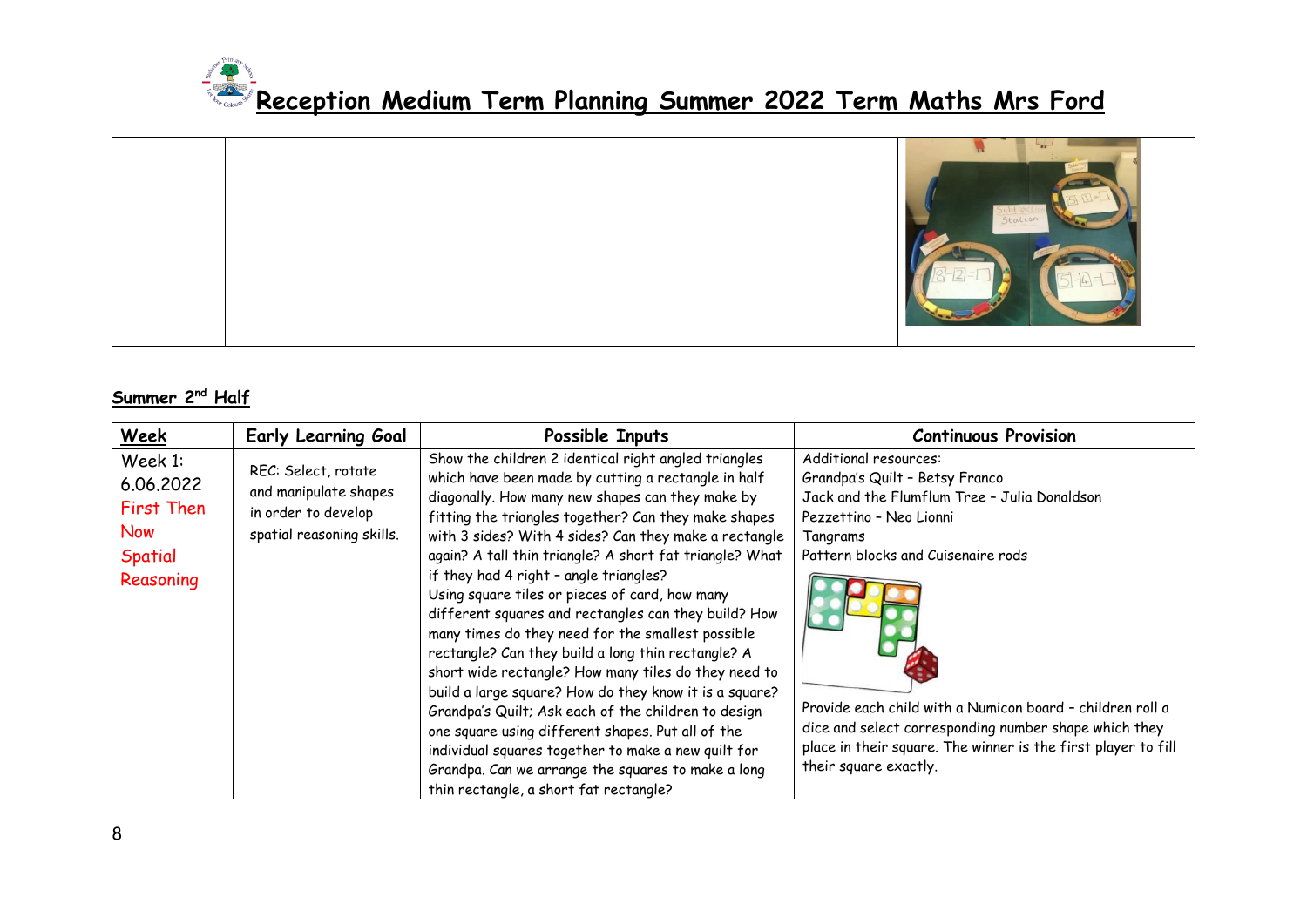

|                                                         |                                                                                                                                                                                                                                                                                                                                                                                                                                                          |                                                                                                                                                                                                                                                                                                                                                                                                                                                                                                                                                                                                                                                                                                                                                                                                                                                                                                                                                                                                                                                                                                                                                                                                                                                                                                       | Provide a set of pattern blocks or similar and challenge<br>the children to build as many different triangles as they<br>can.                                                                                                                                 |
|---------------------------------------------------------|----------------------------------------------------------------------------------------------------------------------------------------------------------------------------------------------------------------------------------------------------------------------------------------------------------------------------------------------------------------------------------------------------------------------------------------------------------|-------------------------------------------------------------------------------------------------------------------------------------------------------------------------------------------------------------------------------------------------------------------------------------------------------------------------------------------------------------------------------------------------------------------------------------------------------------------------------------------------------------------------------------------------------------------------------------------------------------------------------------------------------------------------------------------------------------------------------------------------------------------------------------------------------------------------------------------------------------------------------------------------------------------------------------------------------------------------------------------------------------------------------------------------------------------------------------------------------------------------------------------------------------------------------------------------------------------------------------------------------------------------------------------------------|---------------------------------------------------------------------------------------------------------------------------------------------------------------------------------------------------------------------------------------------------------------|
| Week 2<br>13.06.2022<br>Find the<br>Pattern<br>Doubling | Number: Have a deep<br>understanding of<br>number to 10, including<br>the composition of each<br>number. Automatically<br>recall number bonds up<br>to 5 (including<br>subtraction facts) and<br>some number bonds to<br>10, including double<br>facts.<br><b>Numerical Patterns:</b><br>Explore and represent<br>patterns within<br>numbers up to 10,<br>including odds and<br>evens, double facts and<br>how quantities can be<br>distributed equally. | Allow the children to explore different ways to build<br>doubles using real objects and practical equipment.<br>Provide set of dominoes and ask the children to find<br>doubles Show the children how to play dominoes and<br>look at the doubles they make as they play.<br>Play Match my Quantity: The children sit opposite<br>each other in pairs with a barrier between them and a<br>collection of small items such as pebbles or cubes. One<br>child sets out a quantity. They show their partner<br>quickly and then hide again. Their partner matches the<br>quantity. Then the barrier is removed. Check - Is it a<br>double? Which double have we made?<br>Play doubles - the children take turns to roll 2 dice.<br>They score a point each time they roll a double. The<br>first to reach 3 points wins the game.<br>Provide large paper with a fold down the middle.<br>Encourage the children to make doubles by adding<br>blob of paint on one side of the paper only. Then fold<br>the paper over to make the double. Can they predict<br>how many blobs of paint there will be altogether if<br>they start with 3 blobs?<br>Provide ladybird/ butterfly templates and ask the<br>children to use the tweezers to make doubles by<br>adding the same number of pompoms to each side? | Additional resources:<br>Double Trouble - Nrich<br>This is the story of Alison Hubble - Allan Ahlberg<br>Two of Everything - Lilly Hong<br>Double Dave - Sue Hendra<br>Double the Ducks - Stuart J Murphy<br>Numberblocks Series 2 Episode 9 - Double Trouble |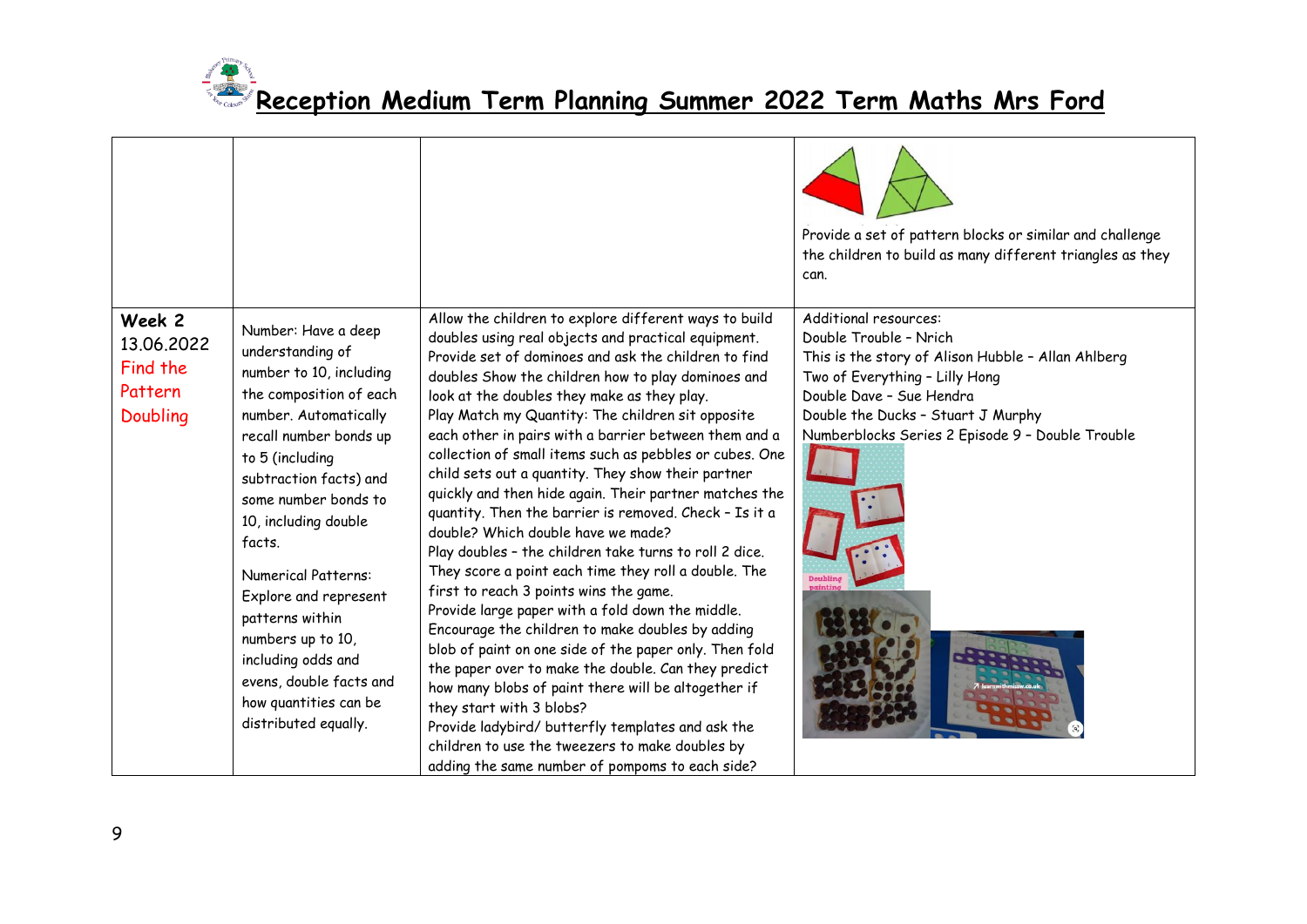

|                                                                        |                                                                                                                                                                                                                                                                                                                                                                                                                                                          | How many different doubles can they make? Can they                                                                                                                                                                                                                                                                                                                                                                                                                                                                                                                                                                                                                                                                                                                                                                                                                                                                                                                             |                                                                                                                                                                                                                                               |
|------------------------------------------------------------------------|----------------------------------------------------------------------------------------------------------------------------------------------------------------------------------------------------------------------------------------------------------------------------------------------------------------------------------------------------------------------------------------------------------------------------------------------------------|--------------------------------------------------------------------------------------------------------------------------------------------------------------------------------------------------------------------------------------------------------------------------------------------------------------------------------------------------------------------------------------------------------------------------------------------------------------------------------------------------------------------------------------------------------------------------------------------------------------------------------------------------------------------------------------------------------------------------------------------------------------------------------------------------------------------------------------------------------------------------------------------------------------------------------------------------------------------------------|-----------------------------------------------------------------------------------------------------------------------------------------------------------------------------------------------------------------------------------------------|
|                                                                        |                                                                                                                                                                                                                                                                                                                                                                                                                                                          | make one which is not a double and tell you why?                                                                                                                                                                                                                                                                                                                                                                                                                                                                                                                                                                                                                                                                                                                                                                                                                                                                                                                               |                                                                                                                                                                                                                                               |
| Week 3<br>20.06.2022<br>Find the<br>Pattern<br>Sharing and<br>Grouping | Number: Have a deep<br>understanding of<br>number to 10, including<br>the composition of each<br>number. Automatically<br>recall number bonds up<br>to 5 (including<br>subtraction facts) and<br>some number bonds to<br>10, including double<br>facts.<br><b>Numerical Patterns:</b><br>Explore and represent<br>patterns within<br>numbers up to 10,<br>including odds and<br>evens, double facts<br>and how quantities can<br>be distributed equally. | Show the children a bowl of strawberries. Explain that<br>you are going to share them into 2 equal groups so<br>there will be half for your and half for your friend.<br>Put a handful straight onto each plate without<br>counting - make sure that one plate has clearly more<br>strawberries than the other. Ask the children if this<br>is fair. Prompt them to show you how to share the<br>strawberries fairy. What if another friend arrives?<br>Provide opportunities for children to group objects in<br>different contexts. Can they give each gingerbread<br>man 3 buttons?<br>Can they give each child 5 carrot sticks during snack?<br>Can they arrange their pebbles into groups of 2?<br>What about groups of 3?<br>Provide some threading beads or coloured pasta and<br>encourage the children to thread the items in groups<br>to create a necklace. Do all the necklaces have equal<br>groups? Compare the necklaces. What's the same?<br>What's different? | Additional resources:<br>The Doorbell Rang - Pat Hutchins<br>Nrich - Maths Story time<br>The Gingerbread Man<br>Bean Thirteen - Matthew McElligott<br>One Hungry Cat - Joanne Rocklin<br>Ness the Nurse - Nick Sharratt<br><b>Halving Mat</b> |
| Week 4<br>27.06.2022<br>Find the<br>Pattern<br>Even and<br>Odd         | Number: Have a deep<br>understanding of<br>number to 10, including<br>the composition of each<br>number. Automatically<br>recall number bonds up                                                                                                                                                                                                                                                                                                         | Ask 5 children to come to the front. Can we group the<br>children into pairs? Does everyone have a partner?<br>Why not? What could we do to solve this problem?<br>Investigate with other quantities of children.<br>Encourage the children to notice that sometimes we<br>can make even pairs and sometimes there is an odd one<br>left out.                                                                                                                                                                                                                                                                                                                                                                                                                                                                                                                                                                                                                                  | Additional resources:<br>Numberblocks Series 2 Episode 11 Odds and Evens<br>One Odd Day - Doris Fisher<br>Pete the Cat and the Missing cupcakes - James Dean<br>Underwater Counting - Jerry Pallotta<br>10 Fat Sausages Song                  |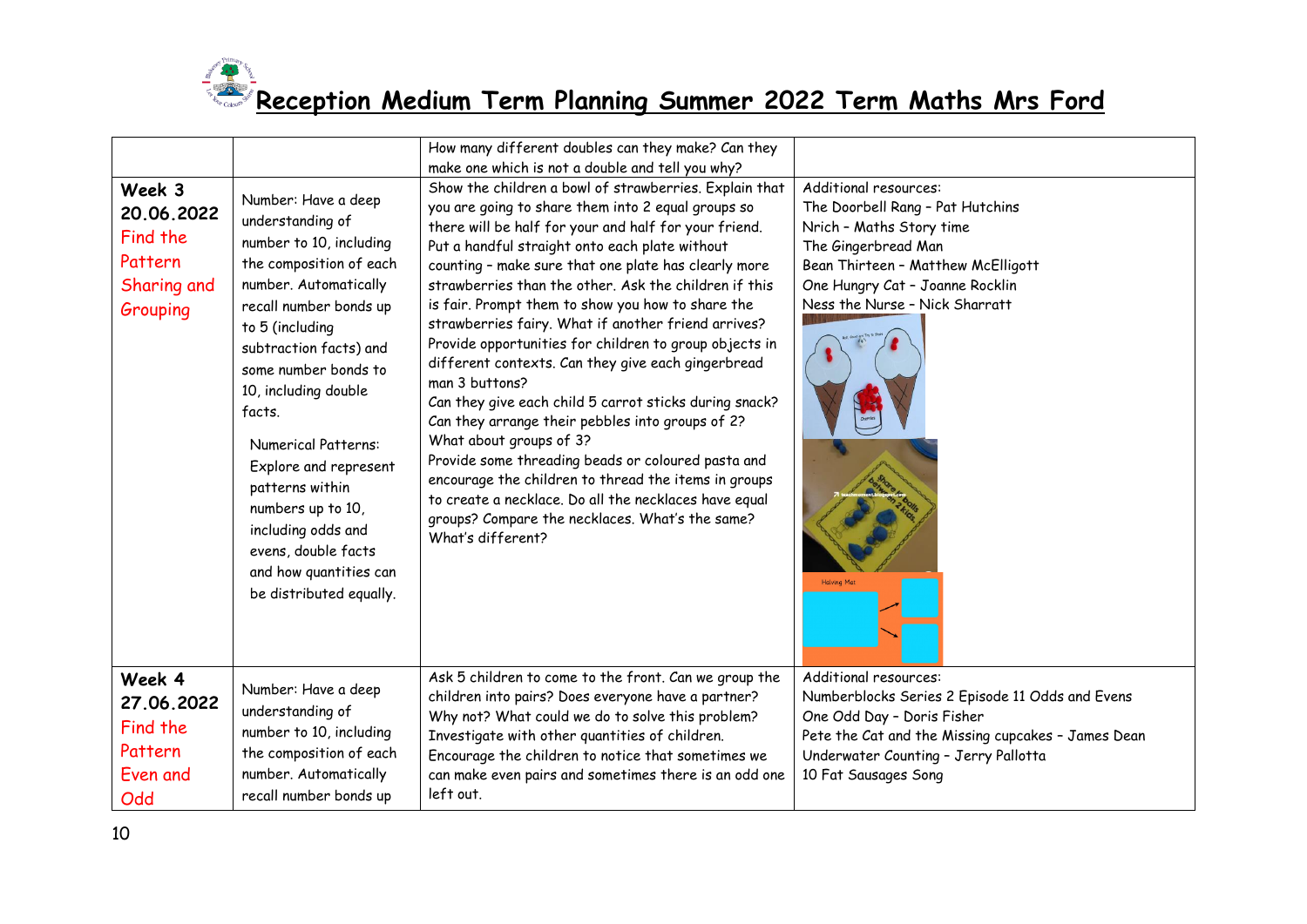

|                                                                   | to 5 (including<br>subtraction facts) and<br>some number bonds to<br>10, including double<br>facts.<br>Numerical Patterns:<br>Explore and represent<br>patterns within<br>numbers up to 10,<br>including odds and<br>evens, double facts<br>and how quantities can<br>be distributed equally. | Encourage the children to investigate whether small<br>quantities are odd or even by sharing into 2 groups and<br>by making pairs. Prompt them to recognise that<br>sometimes there is one left over.<br>Ask the children to build pair - wise patterns on the<br>10 frames and sort them into those which have two<br>equal groups (even numbers) and those which have two<br>unequal groups (odd numbers).<br>After reading One Odd day, encourage the children to<br>create their own odd and even pictures. Look at the<br>pictures together. Is this an odd or an even picture?<br>How do you know? Encourage the children to talk<br>about the pictures. How many odd or even features<br>can they spot?                                                                                                                                                                                                                                                                | Odd And Even                                                                                                                                                                                                                                                                                                                                                                                                                                                                                           |
|-------------------------------------------------------------------|-----------------------------------------------------------------------------------------------------------------------------------------------------------------------------------------------------------------------------------------------------------------------------------------------|-------------------------------------------------------------------------------------------------------------------------------------------------------------------------------------------------------------------------------------------------------------------------------------------------------------------------------------------------------------------------------------------------------------------------------------------------------------------------------------------------------------------------------------------------------------------------------------------------------------------------------------------------------------------------------------------------------------------------------------------------------------------------------------------------------------------------------------------------------------------------------------------------------------------------------------------------------------------------------|--------------------------------------------------------------------------------------------------------------------------------------------------------------------------------------------------------------------------------------------------------------------------------------------------------------------------------------------------------------------------------------------------------------------------------------------------------------------------------------------------------|
| Week 5<br>04.07.2022<br>On the Move<br>Deepening<br>Understanding | Numerical Patterns:<br>Explore and represent<br>patterns within numbers<br>up to 10, including odds<br>and evens, double facts<br>and how quantities can be<br>distributed equally.                                                                                                           | Familiar stories provide a great starting point for<br>problem solving. Mr Grumpy's Outing is one example.<br>Show the children a page from the story and explain<br>that Mr Grumpy has a problem. There are too many<br>legs in his boat. Everyone's legs are getting tangled up.<br>Ask the children to work out many legs there are.<br>Could they draw a picture to help them work it out?<br>What if there are 3 characters inside the boat? How<br>many legs could there be? What if there are 14 legs in<br>the boat? How many characters could there be? Ask<br>the children to explore the different possibilities.<br>Billy's Bucket can be used as a starting point for<br>comparison and number stories. Set up a small world<br>scene in a tuff tray and ask the children to talk about<br>what they can see. What number stories can they<br>make using the different combinations like Billy? Can<br>they create their own bucket scene and number<br>stories? | Additional resources:<br>Mr Grumpy's Outing - John Burmingham<br>Billy's Bucket - Kes Gray<br>Harry and his Bucketful of Dinosaurs - Ian Whybrow<br>Who Sank the Boat - Pamela Allen<br>Mr Archimede's Bath - Pamela Allen<br>Ask the children to make boats out of given material such<br>as tin foil or modelling clay. How many marbles will their<br>boat hold whilst staying afloat? Whose boat will hold the<br>most marbles? Could they adapt their design so their boat<br>holds more marbles? |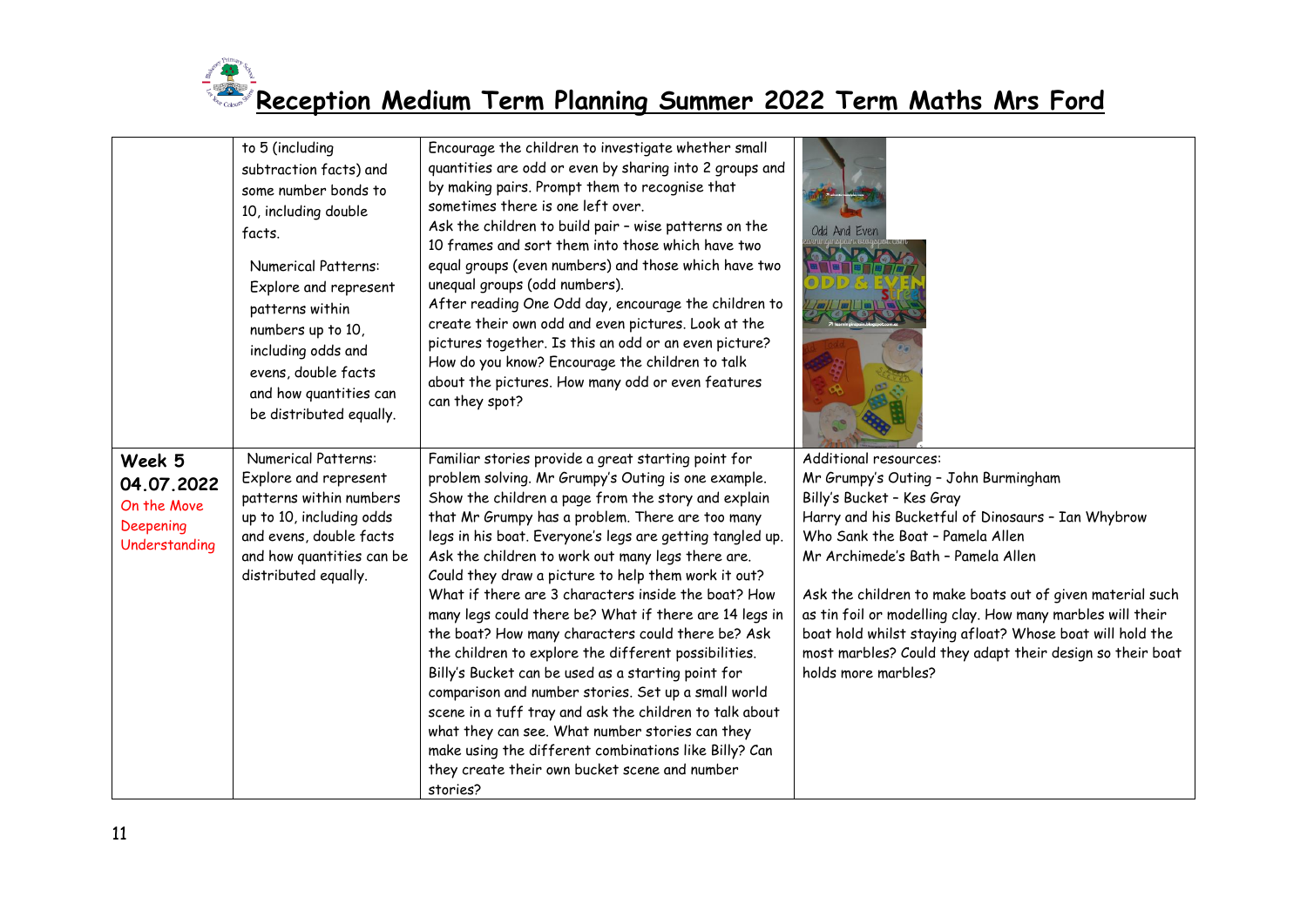

| Week 6<br>11.07.2022<br>On the Move<br>Patterns and<br>Relationships | <b>Numerical Patterns:</b><br>Explore and represent<br>patterns within numbers<br>up to 10, including odds<br>and evens, double facts<br>and how quantities can be<br>distributed equally. | Show the children a set of Cuisenaire rods How many<br>green blocks measure the same as one blue block?<br>What other relationships can the find? Can they find<br>a block which is double the length of another block?<br>How could they check?<br>Show the children one rabbit. How many ears do they<br>see? Add another rabbit? How many ears now?<br>Continue to add rabbits and count the eats each time.<br>Encourage the children to notice that each rabit has<br>two ears, every time they add one rabbit they are<br>adding two more ears. Can they continue the pattern?<br>Build a repeating ABBC pattern. Ask the children to<br>identify the unit of repeat? Challenge them to create<br>a different pattern using the same ABBC structure.<br>Can they represent their pattern using drawings of<br>symbols? Can they make their pattern continue around<br>a circle? | Additional resources:<br>Ants Rule The Long and Short of it - Bob Barner<br>Pattern Fish - Trudy Harris<br>Pattern Bugs - Trudy Harris<br>The Leopard's Drum - Jessica Souhami<br>Jamil's Clever Cat - Fiona French<br>Number<br>recognition cards from Twinkl |
|----------------------------------------------------------------------|--------------------------------------------------------------------------------------------------------------------------------------------------------------------------------------------|---------------------------------------------------------------------------------------------------------------------------------------------------------------------------------------------------------------------------------------------------------------------------------------------------------------------------------------------------------------------------------------------------------------------------------------------------------------------------------------------------------------------------------------------------------------------------------------------------------------------------------------------------------------------------------------------------------------------------------------------------------------------------------------------------------------------------------------------------------------------------------------|----------------------------------------------------------------------------------------------------------------------------------------------------------------------------------------------------------------------------------------------------------------|
| Week 7<br>18.07.2022<br>On the Move                                  | REC: Select, rotate and<br>manipulate shapes in<br>order to develop spatial<br>reasoning skills.                                                                                           | Show the children some different maps, lots of<br>different books have maps of the story settings.<br>What can they see on the m aps? Which map do they<br>like best Why do we need maps? Can they draw their<br>own map of places in the story? Could they change the                                                                                                                                                                                                                                                                                                                                                                                                                                                                                                                                                                                                                | Additional resources:<br>The Secret Path - Nick Butterworth<br>Me on the Map - Joan Sweeney<br>Little Red Riding Hood<br>It I Built a House - Chris Van Dusen                                                                                                  |